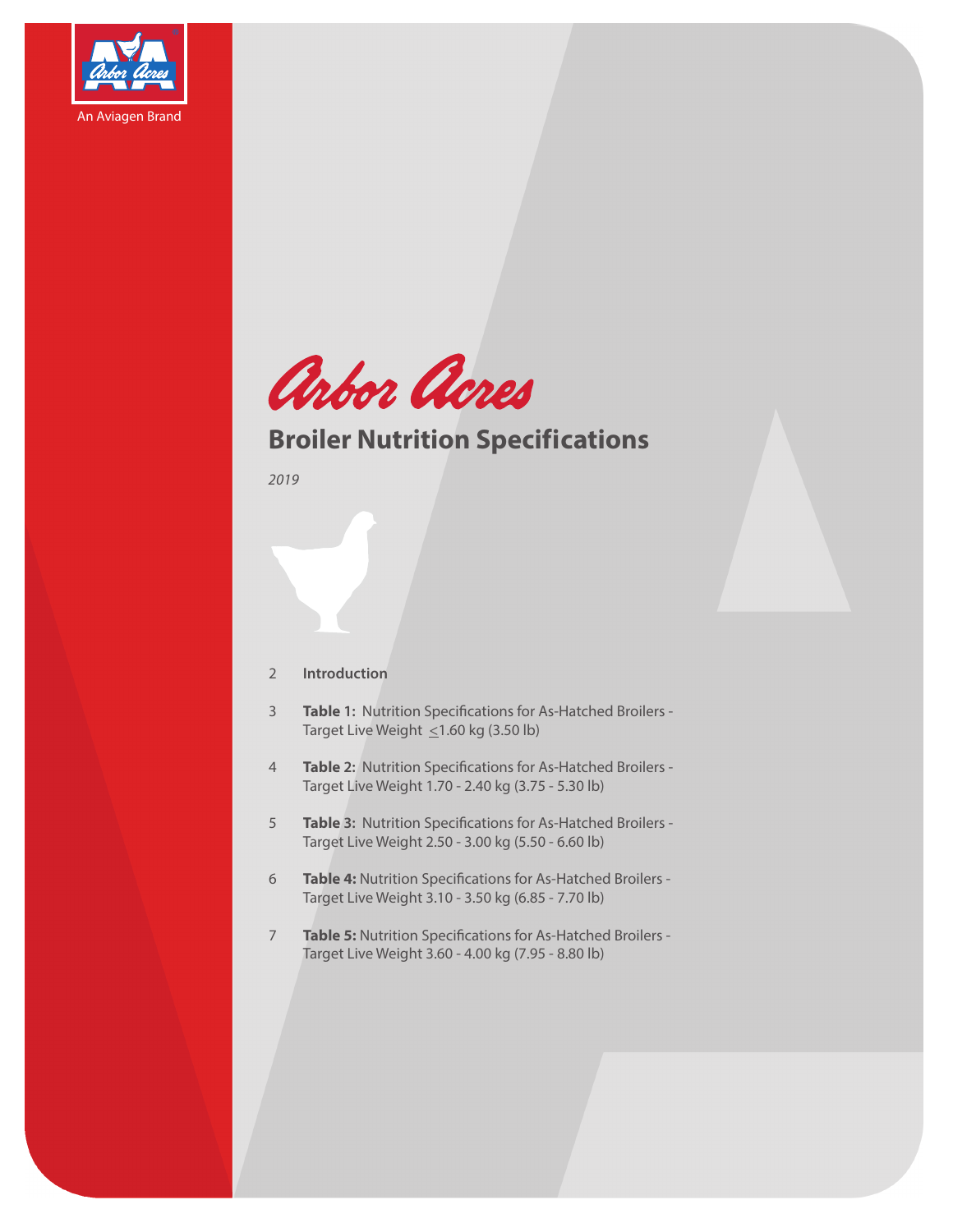## **Introduction**

After considerable evaluation and research, it has been decided that the broiler nutrition specifications first released in 2014 are still valid and continue to offer optimum biological performance, therefore the advice has not been changed. These broiler nutrition specifications are suitable for all Arbor Acres® broilers.

Nutrition specifications for Arbor Acres broilers are given in the following tables for a range of production and market situations across the world:

| As-Hatched | $<$ 1.60 kg (3.50 lb) live weight             | Table 1 |
|------------|-----------------------------------------------|---------|
| As-Hatched | 1.70 - 2.40 kg (3.75 - 5.30 lb) live weight   | Table 2 |
| As-Hatched | $2.50 - 3.00$ kg (5.50 - 6.60 lb) live weight | Table 3 |
| As-Hatched | $3.10 - 3.50$ kg (6.85 - 7.70 lb) live weight | Table 4 |
| As-Hatched | 3.60 - 4.00 kg (7.95 - 8.80 lb) live weight   | Table 5 |

Modifications may need to be made for specific market conditions. Factors to be considered are:

- Final product live bird or portioned products and meat product values.
- The supply and price of feed ingredients.
- Age and live weight at processing.
- Yield and carcass quality.
- Market requirements for skin color, shelf-life, etc.
- Use of sex-separate growing.

The most appropriate diet will be designed to either minimize cost for live bird production or maximize margin over feeding cost for portioned products required by the processing plant. For optimal portions margin, increased dietary amino acid density may be cost-effective.

The energy values used in these specifications are based on assays for Metabolizable Energy published by the World's Poultry Science Association (WPSA). The values for amino acid digestibility are based on Standardized Ileal Digestibility (SID) assays.

The local Aviagen® Nutrition Service Manager or Arbor Acres representative should be consulted for more specialized situations and for advice on local markets.

www.aviagen.com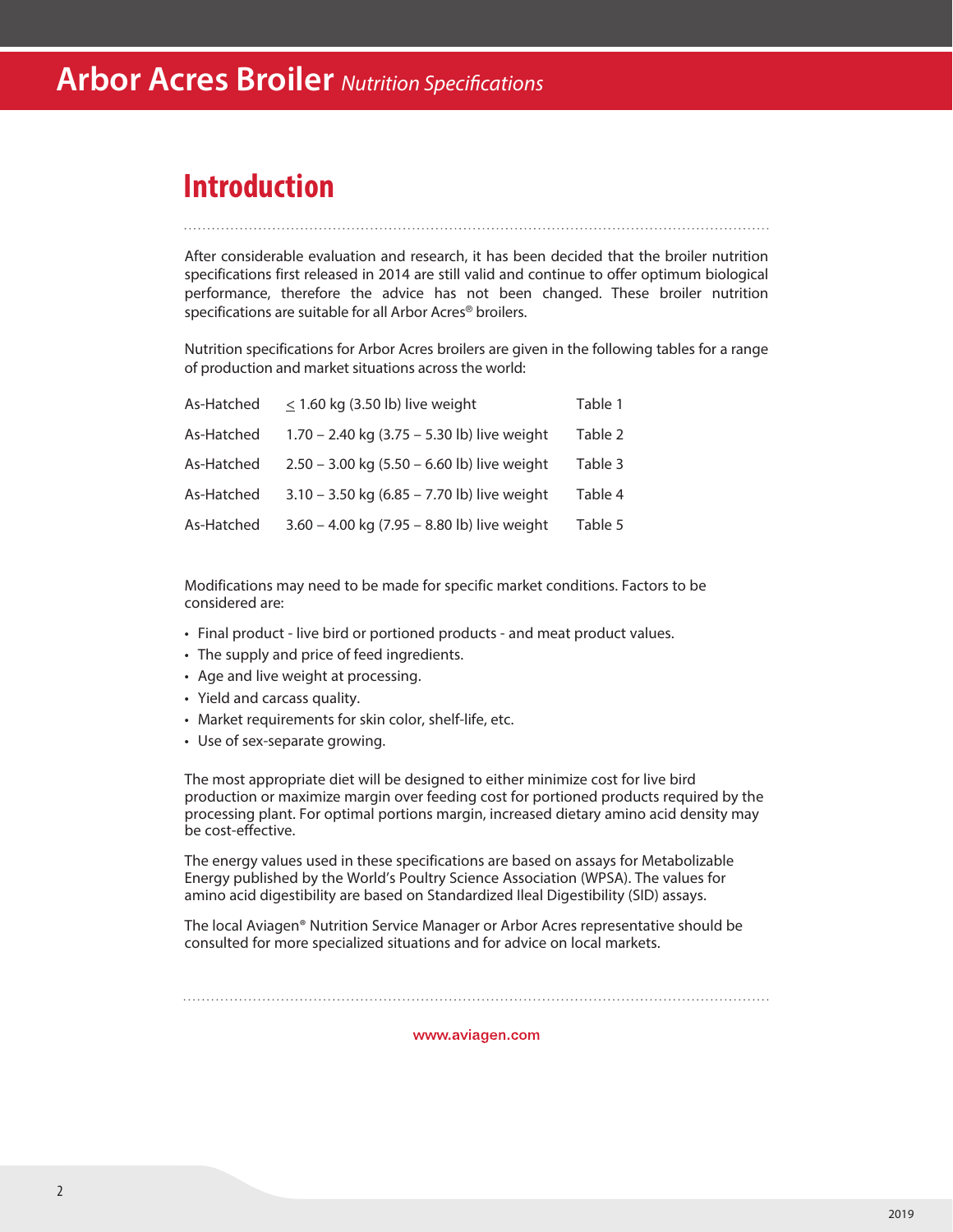**Table 1:** Nutrition Specifications for As-Hatched Broilers - Target Live Weight ≤ 1.60 kg (3.50 lb).

|                                    |               | <b>STARTER</b>                       |                                             | <b>GROWER</b>                        |                                      | <b>FINISHER</b>                      |                               |  |
|------------------------------------|---------------|--------------------------------------|---------------------------------------------|--------------------------------------|--------------------------------------|--------------------------------------|-------------------------------|--|
|                                    |               |                                      |                                             |                                      |                                      |                                      |                               |  |
| Age fed                            | days          | $0 - 10$                             |                                             | $11 - 24$                            |                                      | 25-MARKET                            |                               |  |
| Energy per kg                      | kcal          | 3000                                 |                                             | 3100                                 |                                      | 3200                                 |                               |  |
|                                    | <b>MJ</b>     | 12.55                                |                                             | 12.97                                |                                      |                                      | 13.39                         |  |
| <b>AMINO ACIDS</b>                 |               | <b>TOTAL</b>                         | <b>DIGEST<sup>1</sup></b>                   | <b>TOTAL</b>                         | <b>DIGEST<sup>1</sup></b>            | <b>TOTAL</b>                         | DIGEST <sup>1</sup>           |  |
| Lysine                             | %             | 1.44                                 | 1.28                                        | 1.29                                 | 1.15                                 | 1.19                                 | 1.06                          |  |
| Methionine & Cystine               | %             | 1.08                                 | 0.95                                        | 0.99                                 | 0.87                                 | 0.94                                 | 0.83                          |  |
| Methionine                         | %             | 0.56                                 | 0.51                                        | 0.51                                 | 0.47                                 | 0.48                                 | 0.45                          |  |
| <b>Threonine</b>                   | %             | 0.97                                 | 0.86                                        | 0.88                                 | 0.77                                 | 0.81                                 | 0.71                          |  |
| Valine                             | $\%$          | 1.10                                 | 0.96                                        | 1.00                                 | 0.87                                 | 0.93                                 | 0.81                          |  |
| <b>Isoleucine</b>                  | %             | 0.97                                 | 0.86                                        | 0.89                                 | 0.78                                 | 0.83                                 | 0.73                          |  |
| Arginine                           | %             | 1.52                                 | 1.37                                        | 1.37                                 | 1.23                                 | 1.26                                 | 1.13                          |  |
| Tryptophan                         | %             | 0.23                                 | 0.20                                        | 0.21                                 | 0.18                                 | 0.19                                 | 0.17                          |  |
| Leucine                            | %             | 1.58                                 | 1.41                                        | 1.42                                 | 1.27                                 | 1.31                                 | 1.17                          |  |
|                                    |               |                                      |                                             |                                      |                                      |                                      |                               |  |
| Crude Protein <sup>2</sup>         | %             |                                      | 23.0                                        | 21.5                                 |                                      |                                      | 20.0                          |  |
| <b>MINERALS</b>                    |               |                                      |                                             |                                      |                                      |                                      |                               |  |
| Calcium                            | $\%$          |                                      | 0.96                                        | 0.87                                 |                                      |                                      | 0.81                          |  |
| <b>Available Phosphorus</b>        | $\frac{0}{0}$ |                                      | 0.480                                       | 0.435                                |                                      | 0.405                                |                               |  |
| Magnesium                          | $\%$          |                                      | $0.05 - 0.50$<br>$0.05 - 0.50$              |                                      |                                      | $0.05 - 0.50$                        |                               |  |
| Sodium                             | %             |                                      | $0.16 - 0.23$                               | $0.16 - 0.23$                        |                                      |                                      | $0.16 - 0.20$                 |  |
| Chloride                           | %             |                                      | $0.16 - 0.23$                               | $0.16 - 0.23$                        |                                      |                                      | $0.16 - 0.23$                 |  |
| Potassium                          | $\%$          |                                      | $0.40 - 1.00$                               | $0.40 - 0.90$                        |                                      |                                      | $0.40 - 0.90$                 |  |
| <b>ADDED TRACE MINERALS PER KG</b> |               |                                      |                                             |                                      |                                      |                                      |                               |  |
| Copper                             | mg            |                                      | 16                                          | 16                                   |                                      |                                      | 16                            |  |
| lodine                             | mq            |                                      | 1.25                                        | 1.25                                 |                                      |                                      | 1.25                          |  |
| Iron                               | mq            |                                      | 20                                          | 20                                   |                                      | 20                                   |                               |  |
| Manganese                          | mq            |                                      | 120                                         | 120                                  |                                      |                                      | 120                           |  |
| Selenium                           | mg            |                                      | 0.30                                        | 0.30                                 |                                      | 0.30                                 |                               |  |
| Zinc                               | mg            |                                      | 110                                         | 110                                  |                                      | 110                                  |                               |  |
| <b>ADDED VITAMINS PER KG</b>       |               | Wheat<br><b>Based</b><br><b>Feed</b> | <b>Maize</b><br><b>Based</b><br><b>Feed</b> | <b>Wheat</b><br><b>Based</b><br>Feed | <b>Maize</b><br><b>Based</b><br>Feed | <b>Wheat</b><br><b>Based</b><br>Feed | Maize<br><b>Based</b><br>Feed |  |
| Vitamin A                          | IU            | 13,000                               | 12,000                                      | 11,000                               | 10,000                               | 10,000                               | 9000                          |  |
| Vitamin D3                         | IU            | 5000                                 | 5000                                        | 4500                                 | 4500                                 | 4000                                 | 4000                          |  |
| Vitamin E                          | IU            | $80\,$                               | $80\,$                                      | 65                                   | 65                                   | 55                                   | 55                            |  |
| Vitamin K (Menadione)              | mg            | 3.2                                  | 3.2                                         | 3.0                                  | 3.0                                  | 2.2                                  | 2.2                           |  |
| Thiamin (B1)                       | mg            | 3.2                                  | 3.2                                         | 2.5                                  | 2.5                                  | 2.2                                  | 2.2                           |  |
| Riboflavin (B2)                    | mg            | 8.6                                  | 8.6                                         | 6.5                                  | 6.5                                  | 5.4                                  | 5.4                           |  |
| Niacin                             | mg            | 60                                   | 65                                          | 55                                   | 60                                   | 40                                   | 45                            |  |
| <b>Pantothenic Acid</b>            | mg            | 17                                   | 20                                          | 15                                   | 18                                   | 13                                   | 15                            |  |
| Pyridoxine (B6)                    | mg            | 5.4                                  | 4.3                                         | 4.3                                  | 3.2                                  | 3.2                                  | 2.2                           |  |
| Biotin                             | mg            | 0.30                                 | 0.22                                        | 0.25                                 | 0.18                                 | 0.20                                 | 0.15                          |  |
| <b>Folic Acid</b>                  | mg            | 2.20                                 | 2.20                                        | 1.90                                 | 1.90                                 | 1.60                                 | 1.60                          |  |
| Vitamin B12                        | mg            | 0.017                                | 0.017                                       | 0.017                                | 0.017                                | 0.011                                | 0.011                         |  |
| <b>Minimum Specification</b>       |               |                                      |                                             |                                      |                                      |                                      |                               |  |
| Choline per kg                     | mg            |                                      | 1700                                        | 1600                                 |                                      |                                      | 1550                          |  |
| Linoleic Acid                      | $\%$          |                                      | 1.25                                        |                                      | 1.20                                 | 1.00                                 |                               |  |

 $Digest<sup>1</sup> = Digestible$ 

Crude Protein<sup>2</sup> = Formulation priority is to meet the recommended minimum essential amino acid levels. These crude protein levels are not requirements *per se*, but instead are levels which will likely occur when achieving the aforementioned essential amino acid minimums.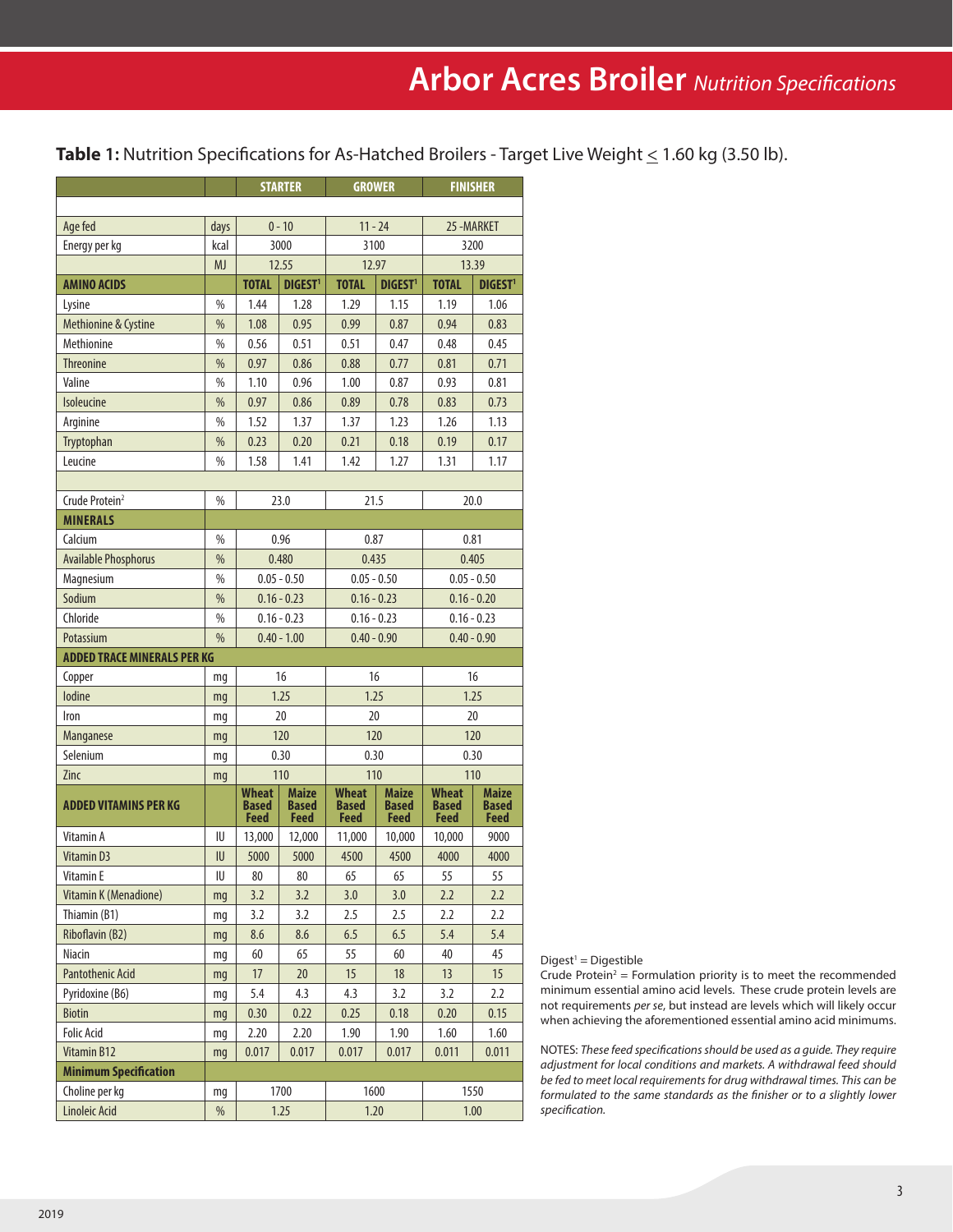**Table 2:** Nutrition Specifications for As-Hatched Broilers - Target Live Weight 1.70 – 2.40 kg (3.75 – 5.30 lb).

|                                    |               | <b>STARTER</b>                      |                                      | <b>GROWER</b>        |                                      | <b>FINISHER</b>                      |                                      |  |
|------------------------------------|---------------|-------------------------------------|--------------------------------------|----------------------|--------------------------------------|--------------------------------------|--------------------------------------|--|
|                                    |               |                                     |                                      |                      |                                      |                                      |                                      |  |
| Age fed                            | days          | $0 - 10$                            |                                      | $11 - 24$            |                                      | 25 - MARKET                          |                                      |  |
| Energy per kg                      | kcal          | 3000                                |                                      | 3100                 |                                      |                                      | 3200                                 |  |
|                                    | <b>MJ</b>     |                                     | 12.55                                | 12.97                |                                      | 13.39                                |                                      |  |
| <b>AMINO ACIDS</b>                 |               | <b>TOTAL</b><br>DIGEST <sup>1</sup> |                                      | <b>TOTAL</b>         | DIGEST <sup>1</sup>                  | <b>TOTAL</b>                         | <b>DIGEST1</b>                       |  |
| Lysine                             | %             | 1.44                                | 1.28                                 | 1.29                 | 1.15                                 | 1.16                                 | 1.03                                 |  |
| Methionine & Cystine               | %             | 1.08                                | 0.95                                 | 0.99                 | 0.87                                 | 0.91                                 | 0.80                                 |  |
| Methionine                         | %             | 0.56                                | 0.51                                 | 0.51                 | 0.47                                 | 0.47                                 | 0.43                                 |  |
| <b>Threonine</b>                   | %             | 0.97                                | 0.86                                 | 0.88                 | 0.77                                 | 0.78                                 | 0.69                                 |  |
| Valine                             | %             | 1.10                                | 0.96                                 | 1.00                 | 0.87                                 | 0.90                                 | 0.78                                 |  |
| <b>Isoleucine</b>                  | %             | 0.97                                | 0.86                                 | 0.89                 | 0.78                                 | 0.81                                 | 0.71                                 |  |
| Arginine                           | %             | 1.52                                | 1.37                                 | 1.37                 | 1.23                                 | 1.22                                 | 1.10                                 |  |
| Tryptophan                         | %             | 0.23                                | 0.20                                 | 0.21                 | 0.18                                 | 0.19                                 | 0.16                                 |  |
| Leucine                            | %             | 1.58                                | 1.41                                 | 1.42                 | 1.27                                 | 1.27                                 | 1.13                                 |  |
|                                    |               |                                     |                                      |                      |                                      |                                      |                                      |  |
| Crude Protein <sup>2</sup>         | %             |                                     | 23.0                                 | 21.5                 |                                      |                                      | 19.5                                 |  |
| <b>MINERALS</b>                    |               |                                     |                                      |                      |                                      |                                      |                                      |  |
| Calcium                            | $\%$          |                                     | 0.96                                 | 0.87                 |                                      |                                      | 0.79                                 |  |
| <b>Available Phosphorus</b>        | $\frac{0}{0}$ |                                     | 0.480                                | 0.435                |                                      |                                      | 0.395                                |  |
| Magnesium                          | $\%$          | $0.05 - 0.50$                       |                                      | $0.05 - 0.50$        |                                      | $0.05 - 0.50$                        |                                      |  |
| Sodium                             | $\frac{0}{0}$ | $0.16 - 0.23$<br>$0.16 - 0.23$      |                                      | $0.16 - 0.20$        |                                      |                                      |                                      |  |
| Chloride                           | %             |                                     | $0.16 - 0.23$                        | $0.16 - 0.23$        |                                      | $0.16 - 0.23$                        |                                      |  |
| Potassium                          | %             |                                     | $0.40 - 1.00$                        | $0.40 - 0.90$        |                                      | $0.40 - 0.90$                        |                                      |  |
| <b>ADDED TRACE MINERALS PER KG</b> |               |                                     |                                      |                      |                                      |                                      |                                      |  |
| Copper                             | mg            |                                     | 16                                   | 16                   |                                      |                                      | 16                                   |  |
| lodine                             | mq            |                                     | 1.25                                 | 1.25                 |                                      |                                      | 1.25                                 |  |
| Iron                               |               |                                     | 20                                   | 20                   |                                      | 20                                   |                                      |  |
|                                    | mg            |                                     | 120                                  | 120                  |                                      | 120                                  |                                      |  |
| Manganese                          | mq            |                                     | 0.30                                 | 0.30                 |                                      | 0.30                                 |                                      |  |
| Selenium                           | mq            |                                     |                                      | 110                  |                                      |                                      |                                      |  |
| Zinc                               | mg            | Wheat                               | 110                                  | Wheat                |                                      | 110                                  |                                      |  |
| <b>ADDED VITAMINS PER KG</b>       |               | <b>Based</b><br>Feed                | <b>Maize</b><br><b>Based</b><br>Feed | <b>Based</b><br>Feed | <b>Maize</b><br><b>Based</b><br>Feed | <b>Wheat</b><br><b>Based</b><br>Feed | <b>Maize</b><br><b>Based</b><br>Feed |  |
| Vitamin A                          | IU            | 13,000                              | 12,000                               | 11,000               | 10,000                               | 10,000                               | 9000                                 |  |
| Vitamin D3                         | IU            | 5000                                | 5000                                 | 4500                 | 4500                                 | 4000                                 | 4000                                 |  |
| Vitamin E                          | IU            | 80                                  | 80                                   | 65                   | 65                                   | 55                                   | 55                                   |  |
| Vitamin K (Menadione)              | mg            | 3.2                                 | 3.2                                  | 3.0                  | 3.0                                  | 2.2                                  | 2.2                                  |  |
| Thiamin (B1)                       | mg            | 3.2                                 | 3.2                                  | 2.5                  | 2.5                                  | 2.2                                  | 2.2                                  |  |
| Riboflavin (B2)                    | mg            | 8.6                                 | 8.6                                  | 6.5<br>6.5           |                                      | 5.4                                  | 5.4                                  |  |
| Niacin                             | mg            | 60                                  | 65                                   | 55                   | 60                                   | 40                                   | 45                                   |  |
| <b>Pantothenic Acid</b>            | mg            | 17                                  | 20                                   | 15                   | 18                                   | 13                                   | 15                                   |  |
| Pyridoxine (B6)                    | mg            | 5.4                                 | 4.3                                  | 4.3                  | 3.2                                  | 3.2                                  | 2.2                                  |  |
| Biotin                             | mg            | 0.30                                | 0.22                                 | 0.25                 | 0.18                                 | 0.20                                 | 0.15                                 |  |
| <b>Folic Acid</b>                  | mg            | 2.20                                | 2.20                                 | 1.90                 | 1.90                                 | 1.60                                 | 1.60                                 |  |
| <b>Vitamin B12</b>                 | mg            | 0.017                               | 0.017                                | 0.017                | 0.017                                | 0.011                                | 0.011                                |  |
| <b>Minimum Specification</b>       |               |                                     |                                      |                      |                                      |                                      |                                      |  |
| Choline per kg                     | mg            |                                     | 1700                                 | 1600                 |                                      |                                      | 1550                                 |  |
| Linoleic Acid                      | $\%$          |                                     | 1.25                                 | 1.20                 |                                      | 1.00                                 |                                      |  |

 $Digest<sup>1</sup> = Digestible$ 

Crude Protein<sup>2</sup> = Formulation priority is to meet the recommended minimum essential amino acid levels. These crude protein levels are not requirements *per se*, but instead are levels which will likely occur when achieving the aforementioned essential amino acid minimums.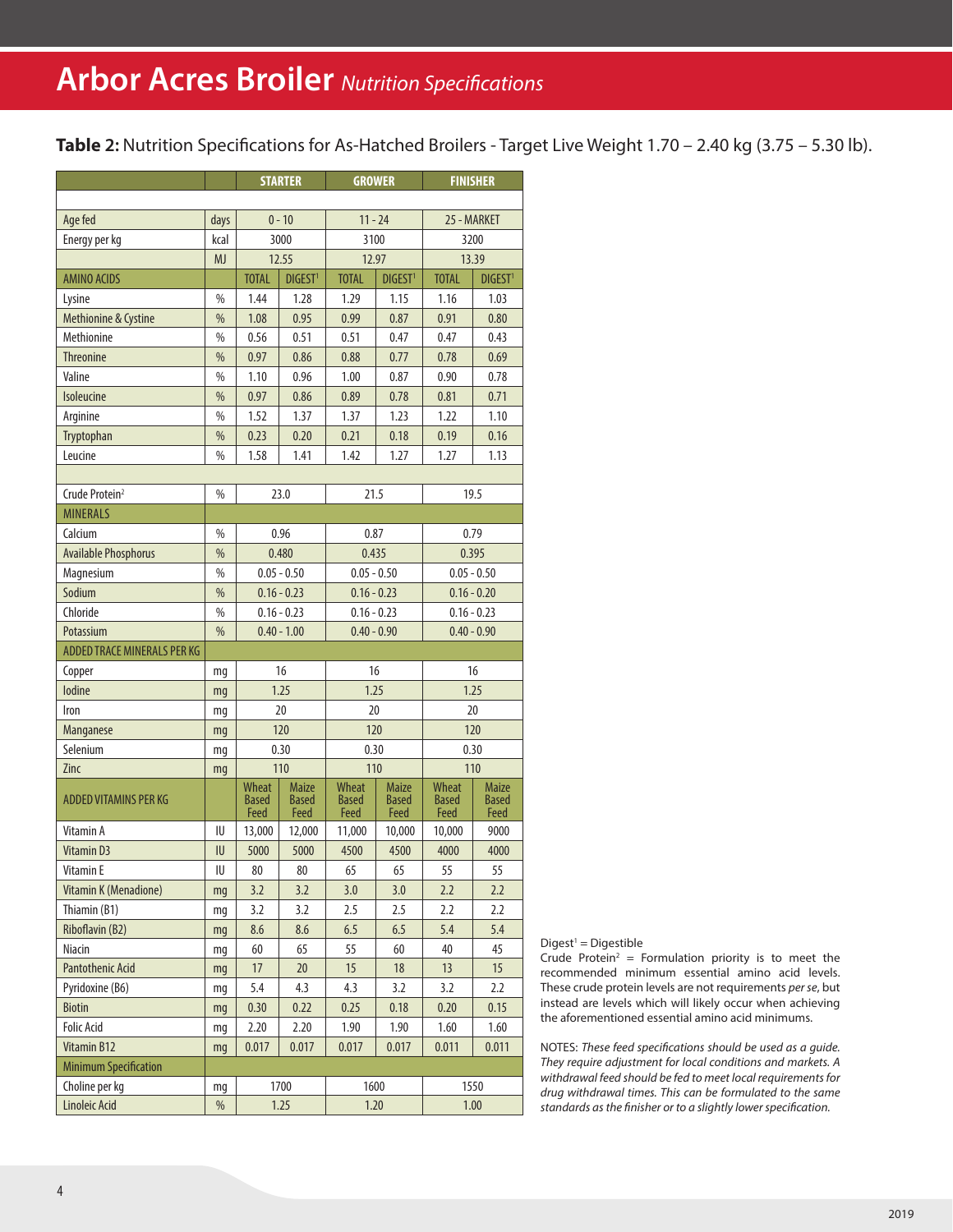**Table** 3: Nutrition Specifications for As-Hatched Broilers - Target Live Weight 2.50 - 3.00 kg (5.50 - 6.60 lb).

|                                    |               | <b>STARTER</b>                              |                                             | <b>GROWER</b>                               |                                      |                                      | <b>FINISHER 1</b>                           | <b>FINISHER 2</b>                           |                                      |  |
|------------------------------------|---------------|---------------------------------------------|---------------------------------------------|---------------------------------------------|--------------------------------------|--------------------------------------|---------------------------------------------|---------------------------------------------|--------------------------------------|--|
|                                    |               |                                             |                                             |                                             |                                      |                                      |                                             |                                             |                                      |  |
| Age fed                            | days          | $0 - 10$                                    |                                             | $11 - 24$                                   |                                      |                                      | $25 - 39$                                   | 40 - MARKET                                 |                                      |  |
| Energy per kg                      | kcal          | 3000                                        |                                             |                                             | 3100                                 |                                      | 3200                                        | 3200                                        |                                      |  |
|                                    | <b>MJ</b>     |                                             | 12.55                                       |                                             | 12.97                                |                                      | 13.39                                       |                                             | 13.39                                |  |
| <b>AMINO ACIDS</b>                 |               | <b>TOTAL</b>                                | <b>DIGEST<sup>1</sup></b>                   | <b>TOTAL</b>                                | <b>DIGEST<sup>1</sup></b>            | <b>TOTAL</b>                         | DIGEST <sup>1</sup>                         | <b>TOTAL</b>                                | DIGEST <sup>1</sup>                  |  |
| Lysine                             | $\%$          | 1.44                                        | 1.28                                        | 1.29                                        | 1.15                                 | 1.15                                 | 1.02                                        | 1.08                                        | 0.96                                 |  |
| Methionine & Cystine               | %             | 1.08                                        | 0.95                                        | 0.99                                        | 0.87                                 | 0.90                                 | 0.80                                        | 0.85                                        | 0.75                                 |  |
| Methionine                         | $\%$          | 0.56                                        | 0.51                                        | 0.51                                        | 0.47                                 | 0.47                                 | 0.43                                        | 0.44                                        | 0.40                                 |  |
| <b>Threonine</b>                   | $\%$          | 0.97                                        | 0.86                                        | 0.88                                        | 0.77                                 | 0.78                                 | 0.68                                        | 0.73                                        | 0.64                                 |  |
| Valine                             | %             | 1.10                                        | 0.96                                        | 1.00                                        | 0.87                                 | 0.89                                 | 0.78                                        | 0.84                                        | 0.73                                 |  |
| Isoleucine                         | $\%$          | 0.97                                        | 0.86                                        | 0.89                                        | 0.78                                 | 0.80                                 | 0.70                                        | 0.75                                        | 0.66                                 |  |
| Arginine                           | $\%$          | 1.52                                        | 1.37                                        | 1.37                                        | 1.23                                 | 1.21                                 | 1.09                                        | 1.14                                        | 1.03                                 |  |
| Tryptophan                         | %             | 0.23                                        | 0.20                                        | 0.21                                        | 0.18                                 | 0.18                                 | 0.16                                        | 0.17                                        | 0.15                                 |  |
| Leucine                            | $\%$          | 1.58                                        | 1.41                                        | 1.42                                        | 1.27                                 | 1.26                                 | 1.12                                        | 1.19                                        | 1.06                                 |  |
|                                    |               |                                             |                                             |                                             |                                      |                                      |                                             |                                             |                                      |  |
| Crude Protein <sup>2</sup>         | $\%$          |                                             | 23.0                                        | 21.5                                        |                                      |                                      | 19.5                                        |                                             | 18.3                                 |  |
| <b>MINERALS</b>                    |               |                                             |                                             |                                             |                                      |                                      |                                             |                                             |                                      |  |
| Calcium                            | $\%$          |                                             | 0.96                                        | 0.87                                        |                                      |                                      | 0.78                                        | 0.75                                        |                                      |  |
| <b>Available Phosphorus</b>        | $\frac{0}{0}$ | 0.480                                       |                                             | 0.435                                       |                                      | 0.390                                |                                             | 0.375                                       |                                      |  |
| Magnesium                          | $\%$          | $0.05 - 0.50$                               |                                             |                                             | $0.05 - 0.50$                        |                                      | $0.05 - 0.50$                               |                                             | $0.05 - 0.50$                        |  |
| Sodium                             | $\%$          | $0.16 - 0.23$                               |                                             | $0.16 - 0.23$                               |                                      | $0.16 - 0.20$                        |                                             | $0.16 - 0.20$                               |                                      |  |
| Chloride                           | $\%$          | $0.16 - 0.23$                               |                                             | $0.16 - 0.23$                               |                                      | $0.16 - 0.23$                        |                                             | $0.16 - 0.23$                               |                                      |  |
| Potassium                          | $\frac{0}{0}$ | $0.40 - 1.00$                               |                                             | $0.40 - 0.90$                               |                                      | $0.40 - 0.90$                        |                                             | $0.40 - 0.90$                               |                                      |  |
| <b>ADDED TRACE MINERALS PER KG</b> |               |                                             |                                             |                                             |                                      |                                      |                                             |                                             |                                      |  |
| Copper                             | mg            |                                             | 16                                          | 16                                          |                                      | 16                                   |                                             | 16                                          |                                      |  |
| lodine                             | mq            |                                             | 1.25                                        | 1.25                                        |                                      | 1.25                                 |                                             | 1.25                                        |                                      |  |
| Iron                               | mq            |                                             | 20                                          | 20                                          |                                      | 20                                   |                                             | 20                                          |                                      |  |
| Manganese                          | mg            |                                             | 120                                         | 120                                         |                                      | 120                                  |                                             |                                             | 120                                  |  |
| Selenium                           | mq            |                                             | 0.30                                        | 0.30                                        |                                      |                                      | 0.30                                        | 0.30                                        |                                      |  |
| Zinc                               | mg            |                                             | 110                                         | 110                                         |                                      |                                      | 110                                         | 110                                         |                                      |  |
| <b>ADDED VITAMINS PER KG</b>       |               | <b>Wheat</b><br><b>Based</b><br><b>Feed</b> | <b>Maize</b><br><b>Based</b><br><b>Feed</b> | <b>Wheat</b><br><b>Based</b><br><b>Feed</b> | <b>Maize</b><br><b>Based</b><br>Feed | <b>Wheat</b><br>Based<br><b>Feed</b> | <b>Maize</b><br><b>Based</b><br><b>Feed</b> | <b>Wheat</b><br><b>Based</b><br><b>Feed</b> | <b>Maize</b><br><b>Based</b><br>Feed |  |
| Vitamin A                          | IU            | 13,000                                      | 12,000                                      | 11,000                                      | 10,000                               | 10,000                               | 9000                                        | 10,000                                      | 9000                                 |  |
| <b>Vitamin D3</b>                  | IU            | 5000                                        | 5000                                        | 4500                                        | 4500                                 | 4000                                 | 4000                                        | 4000                                        | 4000                                 |  |
| Vitamin E                          | IU            | 80                                          | 80                                          | 65                                          | 65                                   | 55                                   | 55                                          | 55                                          | 55                                   |  |
| Vitamin K (Menadione)              | mg            | 3.2                                         | 3.2                                         | 3.0                                         | 3.0                                  | 2.2                                  | 2.2                                         | 2.2                                         | 2.2                                  |  |
| Thiamin (B1)                       | mg            | 3.2                                         | 3.2                                         | 2.5                                         | 2.5                                  | 2.2                                  | 2.2                                         | 2.2                                         | 2.2                                  |  |
| Riboflavin (B2)                    | mg            | 8.6                                         | 8.6                                         | 6.5                                         | 6.5                                  | 5.4                                  | 5.4                                         | 5.4                                         | 5.4                                  |  |
| Niacin                             | mg            | 60                                          | 65                                          | 55                                          | 60                                   | 40                                   | 45                                          | 40                                          | 45                                   |  |
| <b>Pantothenic Acid</b>            | mg            | 17                                          | $20\,$                                      | 15                                          | 18                                   | 13                                   | 15                                          | 13                                          | 15                                   |  |
| Pyridoxine (B6)                    | mg            | 5.4                                         | 4.3                                         | 4.3                                         | 3.2                                  | 3.2                                  | 2.2                                         | 3.2                                         | 2.2                                  |  |
| <b>Biotin</b>                      | mg            | 0.30                                        | 0.22                                        | 0.25                                        | 0.18                                 | 0.20                                 | 0.15                                        | 0.20                                        | 0.15                                 |  |
| <b>Folic Acid</b>                  | mg            | 2.20                                        | 2.20                                        | 1.90                                        | 1.90                                 | 1.60                                 | 1.60                                        | 1.60                                        | 1.60                                 |  |
| Vitamin B12                        | mg            | 0.017                                       | 0.017                                       | 0.017                                       | 0.017                                | 0.011                                | 0.011                                       | 0.011                                       | 0.011                                |  |
| <b>Minimum Specification</b>       |               |                                             |                                             |                                             |                                      |                                      |                                             |                                             |                                      |  |
| Choline per kg                     | mg            |                                             | 1700                                        | 1600                                        |                                      |                                      | 1500                                        | 1450                                        |                                      |  |
| Linoleic Acid                      | $\%$          |                                             | 1.25                                        |                                             | 1.20                                 |                                      | 1.00                                        | 1.00                                        |                                      |  |

 $Digest<sup>1</sup> = Digestible$ 

Crude Protein<sup>2</sup> = Formulation priority is to meet the recommended minimum essential amino acid levels. These crude protein levels are not requirements *per se*, but instead are levels which will likely occur when achieving the aforementioned essential amino acid minimums.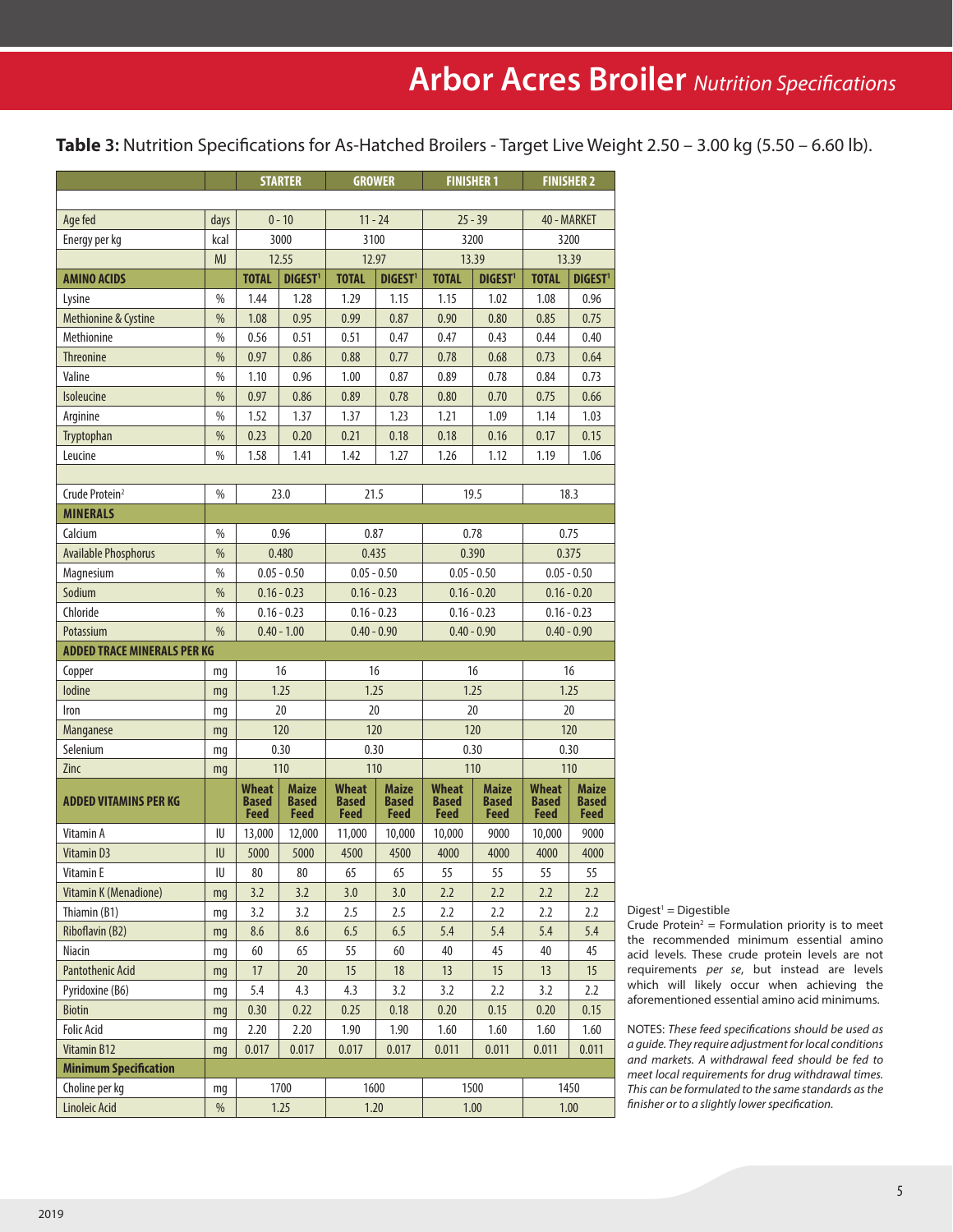**Table 4:** Nutrition Specifications for As-Hatched Broilers - Target Live Weight 3.10 – 3.50 kg (6.85 – 7.70 lb).

|                                    |                  |                                      | <b>STARTER</b>                              | <b>GROWER</b>                        |                                             | <b>FINISHER 1</b>                           |                                      | <b>FINISHER 2</b>                    |                                             | <b>FINISHER 3</b>                           |                               |
|------------------------------------|------------------|--------------------------------------|---------------------------------------------|--------------------------------------|---------------------------------------------|---------------------------------------------|--------------------------------------|--------------------------------------|---------------------------------------------|---------------------------------------------|-------------------------------|
|                                    |                  |                                      |                                             |                                      |                                             |                                             |                                      |                                      |                                             |                                             |                               |
| Age fed                            | days             | $0 - 10$                             |                                             | $11 - 24$                            |                                             | $25 - 39$                                   |                                      | $40 - 46$                            |                                             | 47 - MARKET                                 |                               |
| Energy per kg                      | kcal             |                                      | 3000                                        | 3100                                 |                                             | 3200                                        |                                      | 3225                                 |                                             | 3225                                        |                               |
|                                    | <b>MJ</b>        |                                      | 12.55                                       | 12.97                                |                                             | 13.39                                       |                                      | 13.49                                |                                             | 13.49                                       |                               |
| <b>AMINO ACIDS</b>                 |                  | <b>TOTAL</b>                         | <b>DIGEST<sup>1</sup></b>                   | <b>TOTAL</b>                         | <b>DIGEST<sup>1</sup></b>                   | <b>TOTAL</b>                                | DIGEST <sup>1</sup>                  | <b>TOTAL</b>                         | <b>DIGEST</b>                               | <b>TOTAL</b>                                | DIGEST <sup>1</sup>           |
| Lysine                             | %                | 1.44                                 | 1.28                                        | 1.29                                 | 1.15                                        | 1.15                                        | 1.02                                 | 1.08                                 | 0.96                                        | 1.04                                        | 0.93                          |
| Methionine & Cystine               | $\frac{0}{0}$    | 1.08                                 | 0.95                                        | 0.99                                 | 0.87                                        | 0.90                                        | 0.80                                 | 0.85                                 | 0.75                                        | 0.82                                        | 0.73                          |
| Methionine                         | $\%$             | 0.56                                 | 0.51                                        | 0.51                                 | 0.47                                        | 0.47                                        | 0.43                                 | 0.44                                 | 0.40                                        | 0.42                                        | 0.39                          |
| Threonine                          | $\%$             | 0.97                                 | 0.86                                        | 0.88                                 | 0.77                                        | 0.78                                        | 0.68                                 | 0.73                                 | 0.64                                        | 0.71                                        | 0.62                          |
| Valine                             | %                | 1.10                                 | 0.96                                        | 1.00                                 | 0.87                                        | 0.89                                        | 0.78                                 | 0.86                                 | 0.75                                        | 0.83                                        | 0.73                          |
| Isoleucine                         | %                | 0.97                                 | 0.86                                        | 0.89                                 | 0.78                                        | 0.80                                        | 0.70                                 | 0.75                                 | 0.66                                        | 0.73                                        | 0.64                          |
| Arginine                           | $\frac{0}{0}$    | 1.52                                 | 1.37                                        | 1.37                                 | 1.23                                        | 1.21                                        | 1.09                                 | 1.15                                 | 1.04                                        | 1.12                                        | 1.00                          |
| Tryptophan                         | $\%$             | 0.23                                 | 0.20                                        | 0.21                                 | 0.18                                        | 0.18                                        | 0.16                                 | 0.17                                 | 0.15                                        | 0.17                                        | 0.15                          |
| Leucine                            | $\frac{0}{0}$    | 1.58                                 | 1.41                                        | 1.42                                 | 1.27                                        | 1.26                                        | 1.12                                 | 1.19                                 | 1.06                                        | 1.15                                        | 1.02                          |
|                                    |                  |                                      |                                             |                                      |                                             |                                             |                                      |                                      |                                             |                                             |                               |
| Crude Protein <sup>2</sup>         | $\frac{0}{0}$    |                                      | 23.0                                        | 21.5                                 |                                             |                                             | 19.5                                 |                                      | 18.0                                        | 17.5                                        |                               |
| <b>MINERALS</b>                    |                  |                                      |                                             |                                      |                                             |                                             |                                      |                                      |                                             |                                             |                               |
| Calcium                            | $\frac{0}{0}$    |                                      | 0.96                                        | 0.87                                 |                                             |                                             | 0.78                                 |                                      | 0.74                                        | 0.73                                        |                               |
| <b>Available Phosphorus</b>        | $\%$             |                                      | 0.480                                       | 0.435                                |                                             | 0.390                                       |                                      | 0.370                                |                                             | 0.365                                       |                               |
| Magnesium                          | %                |                                      | $0.05 - 0.50$                               | $0.05 - 0.50$                        |                                             | $0.05 - 0.50$                               |                                      | $0.05 - 0.50$                        |                                             | $0.05 - 0.50$                               |                               |
| Sodium                             | $\frac{0}{0}$    |                                      | $0.16 - 0.23$                               | $0.16 - 0.23$                        |                                             | $0.16 - 0.20$                               |                                      | $0.16 - 0.20$                        |                                             | $0.16 - 0.20$                               |                               |
| Chloride                           | %                | $0.16 - 0.23$                        |                                             | $0.16 - 0.23$                        |                                             | $0.16 - 0.23$                               |                                      | $0.16 - 0.23$                        |                                             | $0.16 - 0.23$                               |                               |
| Potassium                          | $\frac{0}{0}$    | $0.40 - 1.00$                        |                                             | $0.40 - 0.90$                        |                                             | $0.40 - 0.90$                               |                                      | $0.40 - 0.90$                        |                                             | $0.40 - 0.90$                               |                               |
| <b>ADDED TRACE MINERALS PER KG</b> |                  |                                      |                                             |                                      |                                             |                                             |                                      |                                      |                                             |                                             |                               |
| Copper                             | mq               |                                      | 16                                          | 16                                   |                                             |                                             | 16                                   |                                      | 16                                          | 16                                          |                               |
| lodine                             | mq               |                                      | 1.25                                        | 1.25                                 |                                             |                                             | 1.25                                 | 1.25                                 |                                             | 1.25                                        |                               |
| Iron                               | mq               |                                      | 20                                          | 20                                   |                                             |                                             | 20                                   |                                      | 20                                          | 20                                          |                               |
| Manganese                          | mg               |                                      | 120                                         | 120                                  |                                             |                                             | 120                                  |                                      | 120                                         | 120                                         |                               |
| Selenium                           | mq               |                                      | 0.30                                        | 0.30                                 |                                             |                                             | 0.30                                 |                                      | 0.30                                        | 0.30                                        |                               |
| Zinc                               | mq               |                                      | 110                                         | 110                                  |                                             | 110                                         |                                      | 110                                  |                                             | 110                                         |                               |
| <b>ADDED VITAMINS PER KG</b>       |                  | Wheat<br><b>Based</b><br><b>Feed</b> | <b>Maize</b><br><b>Based</b><br><b>Feed</b> | <b>Wheat</b><br><b>Based</b><br>Feed | <b>Maize</b><br><b>Based</b><br><b>Feed</b> | <b>Wheat</b><br><b>Based</b><br><b>Feed</b> | <b>Maize</b><br><b>Based</b><br>Feed | <b>Wheat</b><br><b>Based</b><br>Feed | <b>Maize</b><br><b>Based</b><br><b>Feed</b> | <b>Wheat</b><br><b>Based</b><br><b>Feed</b> | <b>Maize</b><br>Based<br>Feed |
| Vitamin A                          | IU               | 13,000                               | 12,000                                      | 11,000                               | 10,000                                      | 10,000                                      | 9000                                 | 10,000                               | 9000                                        | 10,000                                      | 9000                          |
| Vitamin D3                         | ${\sf I}{\sf U}$ | 5000                                 | 5000                                        | 4500                                 | 4500                                        | 4000                                        | 4000                                 | 4000                                 | 4000                                        | 4000                                        | 4000                          |
| Vitamin E                          | ${\sf I}{\sf U}$ | 80                                   | 80                                          | 65                                   | 65                                          | 55                                          | 55                                   | 55                                   | 55                                          | 55                                          | 55                            |
| Vitamin K (Menadione)              | mq               | 3.2                                  | 3.2                                         | 3.0                                  | 3.0                                         | 2.2                                         | 2.2                                  | 2.2                                  | 2.2                                         | 2.2                                         | 2.2                           |
| Thiamin (B1)                       | mg               | 3.2                                  | 3.2                                         | 2.5                                  | 2.5                                         | 2.2                                         | 2.2                                  | 2.2                                  | 2.2                                         | 2.2                                         | 2.2                           |
| Riboflavin (B2)                    | mq               | 8.6                                  | 8.6                                         | 6.5                                  | 6.5                                         | 5.4                                         | 5.4                                  | 5.4                                  | 5.4                                         | 5.4                                         | 5.4                           |
| Niacin                             | mq               | 60                                   | 65                                          | 55                                   | 60                                          | 40                                          | 45                                   | 40                                   | 45                                          | 40                                          | 45                            |
| <b>Pantothenic Acid</b>            | mq               | 17                                   | $20\,$                                      | 15                                   | $18$                                        | 13                                          | 15                                   | 13                                   | 15                                          | 13                                          | 15                            |
| Pyridoxine (B6)                    | mg               | 5.4                                  | 4.3                                         | 4.3                                  | 3.2                                         | 3.2                                         | 2.2                                  | 3.2                                  | 2.2                                         | 3.2                                         | 2.2                           |
| <b>Biotin</b>                      | mg               | 0.30                                 | 0.22                                        | 0.25                                 | 0.18                                        | 0.20                                        | 0.15                                 | 0.20                                 | 0.15                                        | 0.20                                        | 0.15                          |
| <b>Folic Acid</b>                  | mq               | 2.20                                 | 2.20                                        | 1.90                                 | 1.90                                        | 1.60                                        | 1.60                                 | 1.60                                 | 1.60                                        | 1.60                                        | 1.60                          |
| Vitamin B12                        | mg               | 0.017                                | 0.017                                       | 0.017                                | 0.017                                       | 0.011                                       | 0.011                                | 0.011                                | 0.011                                       | 0.011                                       | 0.011                         |
| <b>Minimum Specification</b>       |                  |                                      |                                             |                                      |                                             |                                             |                                      |                                      |                                             |                                             |                               |
| Choline per kg                     | mq               |                                      | 1700                                        | 1600                                 |                                             |                                             | 1500                                 | 1450                                 |                                             |                                             | 1400                          |
| <b>Linoleic Acid</b>               | %                |                                      | 1.25                                        | 1.20                                 |                                             | 1.00                                        |                                      | 1.00                                 |                                             | 1.00                                        |                               |

 $Digest<sup>1</sup> = Digestible$ Crude Protein<sup>2</sup> = Formulation priority is to meet the recommended minimum essential amino acid levels. These crude protein levels are not requirements *per se*, but instead are levels which will likely occur when achieving the aforementioned essential amino acid minimums.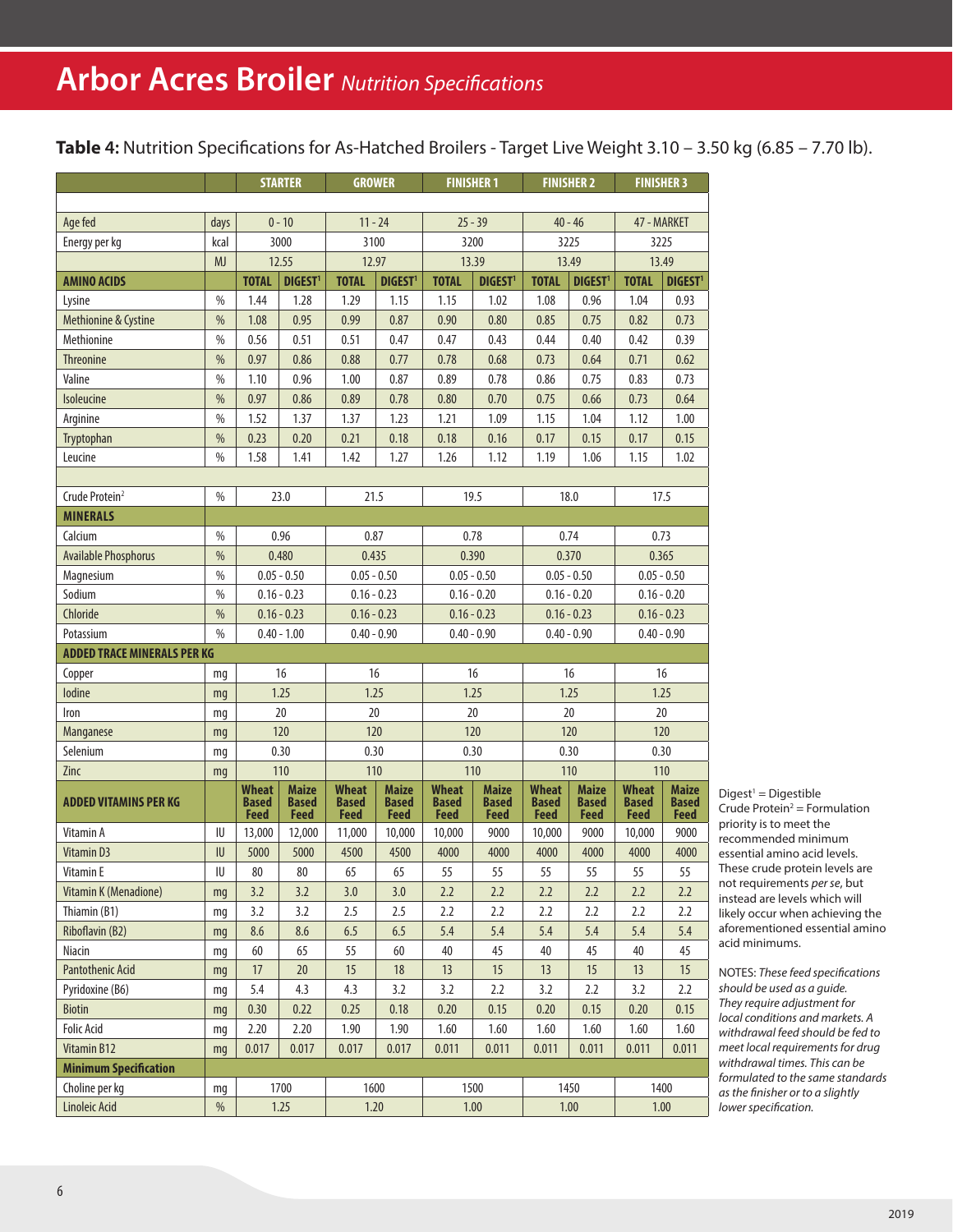**Table 5:** Nutrition Specifications for As-Hatched Broilers - Target Live Weight 3.60 – 4.00 kg (7.95 – 8.80 lb).

|                                    |               |                                      | <b>STARTER</b>                       | <b>GROWER</b>                        |                                      | <b>FINISHER 1</b>                           |                                      | <b>FINISHER 2</b>             |                                             | <b>FINISHER 3</b>                    |                                             |  |
|------------------------------------|---------------|--------------------------------------|--------------------------------------|--------------------------------------|--------------------------------------|---------------------------------------------|--------------------------------------|-------------------------------|---------------------------------------------|--------------------------------------|---------------------------------------------|--|
|                                    |               |                                      |                                      |                                      |                                      |                                             |                                      |                               |                                             |                                      |                                             |  |
| Age fed                            | days          | $0 - 10$                             |                                      | $11 - 24$                            |                                      | $25 - 39$                                   |                                      | $40 - 51$                     |                                             | 52 - MARKET                          |                                             |  |
| Energy per kg                      | kcal          | 3000                                 |                                      | 3100                                 |                                      | 3200                                        |                                      | 3225                          |                                             | 3225                                 |                                             |  |
|                                    | <b>MJ</b>     |                                      | 12.55                                | 12.97                                |                                      | 13.39                                       |                                      | 13.49                         |                                             | 13.49                                |                                             |  |
| <b>AMINO ACIDS</b>                 |               | <b>TOTAL</b>                         | <b>DIGEST<sup>1</sup></b>            | <b>TOTAL</b>                         | <b>DIGEST</b>                        | <b>TOTAL</b>                                | <b>DIGEST<sup>1</sup></b>            | <b>TOTAL</b>                  | <b>DIGEST</b>                               | <b>TOTAL</b>                         | <b>DIGEST1</b>                              |  |
| Lysine                             | %             | 1.44                                 | 1.28                                 | 1.29                                 | 1.15                                 | 1.15                                        | 1.02                                 | 1.07                          | 0.95                                        | 1.02                                 | 0.91                                        |  |
| Methionine & Cystine               | $\%$          | 1.08                                 | 0.95                                 | 0.99                                 | 0.87                                 | 0.90                                        | 0.80                                 | 0.84                          | 0.74                                        | 0.81                                 | 0.71                                        |  |
| Methionine                         | $\frac{0}{0}$ | 0.56                                 | 0.51                                 | 0.51                                 | 0.47                                 | 0.47                                        | 0.43                                 | 0.43                          | 0.40                                        | 0.42                                 | 0.38                                        |  |
| <b>Threonine</b>                   | %             | 0.97                                 | 0.86                                 | 0.88                                 | 0.77                                 | 0.78                                        | 0.68                                 | 0.72                          | 0.64                                        | 0.69                                 | 0.61                                        |  |
| Valine                             | $\%$          | 1.10                                 | 0.96                                 | 1.00                                 | 0.87                                 | 0.89                                        | 0.78                                 | 0.85                          | 0.74                                        | 0.82                                 | 0.71                                        |  |
| Isoleucine                         | $\frac{0}{0}$ | 0.97                                 | 0.86                                 | 0.89                                 | 0.78                                 | 0.80                                        | 0.70                                 | 0.74                          | 0.66                                        | 0.71                                 | 0.63                                        |  |
| Arginine                           | $\frac{0}{0}$ | 1.52                                 | 1.37                                 | 1.37                                 | 1.23                                 | 1.21                                        | 1.09                                 | 1.14                          | 1.03                                        | 1.09                                 | 0.98                                        |  |
| Tryptophan                         | $\frac{0}{0}$ | 0.23                                 | 0.20                                 | 0.21                                 | 0.18                                 | 0.18                                        | 0.16                                 | 0.17                          | 0.15                                        | 0.16                                 | 0.15                                        |  |
| Leucine                            | $\frac{0}{0}$ | 1.58                                 | 1.41                                 | 1.42                                 | 1.27                                 | 1.26                                        | 1.12                                 | 1.17                          | 1.05                                        | 1.12                                 | 1.00                                        |  |
|                                    |               |                                      |                                      |                                      |                                      |                                             |                                      |                               |                                             |                                      |                                             |  |
| Crude Protein <sup>2</sup>         | $\%$          |                                      | 23.0                                 | 21.5                                 |                                      |                                             | 19.5                                 |                               | 18.0                                        | 17.0                                 |                                             |  |
| <b>MINERALS</b>                    |               |                                      |                                      |                                      |                                      |                                             |                                      |                               |                                             |                                      |                                             |  |
| Calcium                            | $\frac{0}{0}$ |                                      | 0.96                                 | 0.87                                 |                                      |                                             | 0.78                                 |                               | 0.74                                        | 0.72                                 |                                             |  |
| <b>Available Phosphorus</b>        | $\%$          |                                      | 0.480                                | 0.435                                |                                      | 0.390                                       |                                      | 0.370                         |                                             | 0.360                                |                                             |  |
| Magnesium                          | $\%$          |                                      | $0.05 - 0.50$                        | $0.05 - 0.50$                        |                                      | $0.05 - 0.50$                               |                                      | $0.05 - 0.50$                 |                                             | $0.05 - 0.50$                        |                                             |  |
| Sodium                             | $\frac{0}{0}$ |                                      | $0.16 - 0.23$                        |                                      | $0.16 - 0.23$                        |                                             | $0.16 - 0.20$                        |                               | $0.16 - 0.20$                               |                                      | $0.16 - 0.20$                               |  |
| Chloride                           | $\%$          | $0.16 - 0.23$                        |                                      | $0.16 - 0.23$                        |                                      | $0.16 - 0.23$                               |                                      | $0.16 - 0.23$                 |                                             | $0.16 - 0.23$                        |                                             |  |
| Potassium                          | $\frac{0}{0}$ | $0.40 - 1.00$                        |                                      | $0.40 - 0.90$                        |                                      | $0.40 - 0.90$                               |                                      | $0.40 - 0.90$                 |                                             | $0.40 - 0.90$                        |                                             |  |
| <b>ADDED TRACE MINERALS PER KG</b> |               |                                      |                                      |                                      |                                      |                                             |                                      |                               |                                             |                                      |                                             |  |
| Copper                             | mq            | 16                                   |                                      | 16                                   |                                      | 16                                          |                                      | 16                            |                                             | 16                                   |                                             |  |
| lodine                             | mq            |                                      | 1.25                                 | 1.25                                 |                                      | 1.25                                        |                                      | 1.25                          |                                             | 1.25                                 |                                             |  |
| Iron                               | mg            |                                      | 20                                   | 20                                   |                                      |                                             | 20                                   | 20                            |                                             | 20                                   |                                             |  |
| <b>Manganese</b>                   | mg            |                                      | 120                                  | 120                                  |                                      |                                             | 120                                  |                               | 120                                         | 120                                  |                                             |  |
| Selenium                           | mq            |                                      | 0.30                                 | 0.30                                 |                                      | 0.30                                        |                                      |                               | 0.30                                        | 0.30                                 |                                             |  |
| Zinc                               | mq            |                                      | 110                                  | 110                                  |                                      | 110                                         |                                      | 110                           |                                             | 110                                  |                                             |  |
| <b>ADDED VITAMINS PER KG</b>       |               | Wheat<br><b>Based</b><br><b>Feed</b> | <b>Maize</b><br>Based<br><b>Feed</b> | <b>Wheat</b><br><b>Based</b><br>Feed | <b>Maize</b><br><b>Based</b><br>Feed | <b>Wheat</b><br><b>Based</b><br><b>Feed</b> | <b>Maize</b><br><b>Based</b><br>Feed | Wheat<br><b>Based</b><br>Feed | <b>Maize</b><br><b>Based</b><br><b>Feed</b> | <b>Wheat</b><br><b>Based</b><br>Feed | <b>Maize</b><br><b>Based</b><br><b>Feed</b> |  |
| Vitamin A                          | IU            | 13,000                               | 12,000                               | 11,000                               | 10,000                               | 10,000                                      | 9000                                 | 10,000                        | 9000                                        | 10,000                               | 9000                                        |  |
| Vitamin D3                         | $\sf I\sf U$  | 5000                                 | 5000                                 | 4500                                 | 4500                                 | 4000                                        | 4000                                 | 4000                          | 4000                                        | 4000                                 | 4000                                        |  |
| Vitamin E                          | IU            | 80                                   | 80                                   | 65                                   | 65                                   | 55                                          | 55                                   | 55                            | 55                                          | 55                                   | 55                                          |  |
| Vitamin K (Menadione)              | mq            | 3.2                                  | 3.2                                  | 3.0                                  | 3.0                                  | 2.2                                         | 2.2                                  | 2.2                           | 2.2                                         | 2.2                                  | 2.2                                         |  |
| Thiamin (B1)                       | mq            | 3.2                                  | 3.2                                  | 2.5                                  | 2.5                                  | 2.2                                         | 2.2                                  | 2.2                           | 2.2                                         | 2.2                                  | 2.2                                         |  |
| Riboflavin (B2)                    | mq            | 8.6                                  | 8.6                                  | 6.5                                  | 6.5                                  | 5.4                                         | 5.4                                  | 5.4                           | 5.4                                         | 5.4                                  | 5.4                                         |  |
| Nicotinic Acid                     | mg            | 60                                   | 65                                   | 55                                   | 60                                   | 40                                          | 45                                   | 40                            | 45                                          | 40                                   | 45                                          |  |
| <b>Pantothenic Acid</b>            | mg            | 17                                   | 20                                   | 15                                   | $18$                                 | 13                                          | 15                                   | 13                            | 15                                          | 13                                   | 15                                          |  |
| Pyridoxine (B6)                    | mq            | 5.4                                  | 4.3                                  | 4.3                                  | 3.2                                  | 3.2                                         | 2.2                                  | 3.2                           | 2.2                                         | 3.2                                  | 2.2                                         |  |
| <b>Biotin</b>                      | mg            | 0.30                                 | 0.22                                 | 0.25                                 | 0.18                                 | 0.20                                        | 0.15                                 | 0.20                          | 0.15                                        | 0.20                                 | 0.15                                        |  |
| <b>Folic Acid</b>                  | mg            | 2.20                                 | 2.20                                 | 1.90                                 | 1.90                                 | 1.60                                        | 1.60                                 | 1.60                          | 1.60                                        | 1.60                                 | 1.60                                        |  |
| Vitamin B12                        | mg            | 0.017                                | 0.017                                | 0.017                                | 0.017                                | 0.011                                       | 0.011                                | 0.011                         | 0.011                                       | 0.011                                | 0.011                                       |  |
| <b>Minimum Specification</b>       |               |                                      |                                      |                                      |                                      |                                             |                                      |                               |                                             |                                      |                                             |  |
| Choline per kg                     | mg            |                                      | 1700                                 | 1600                                 |                                      | 1500                                        |                                      | 1450                          |                                             | 1400                                 |                                             |  |
| Linoleic Acid                      | %             |                                      | 1.25                                 | 1.20                                 |                                      | 1.00                                        |                                      | $1.00\,$                      |                                             | 1.00                                 |                                             |  |

 $Digest<sup>1</sup> = Digestible$ Crude Protein<sup>2</sup> = Formulation priority is to meet the recommended minimum essential amino acid levels. These crude protein levels are not requirements *per se*, but instead are levels which will likely occur when achieving the aforementioned essential amino acid minimums.